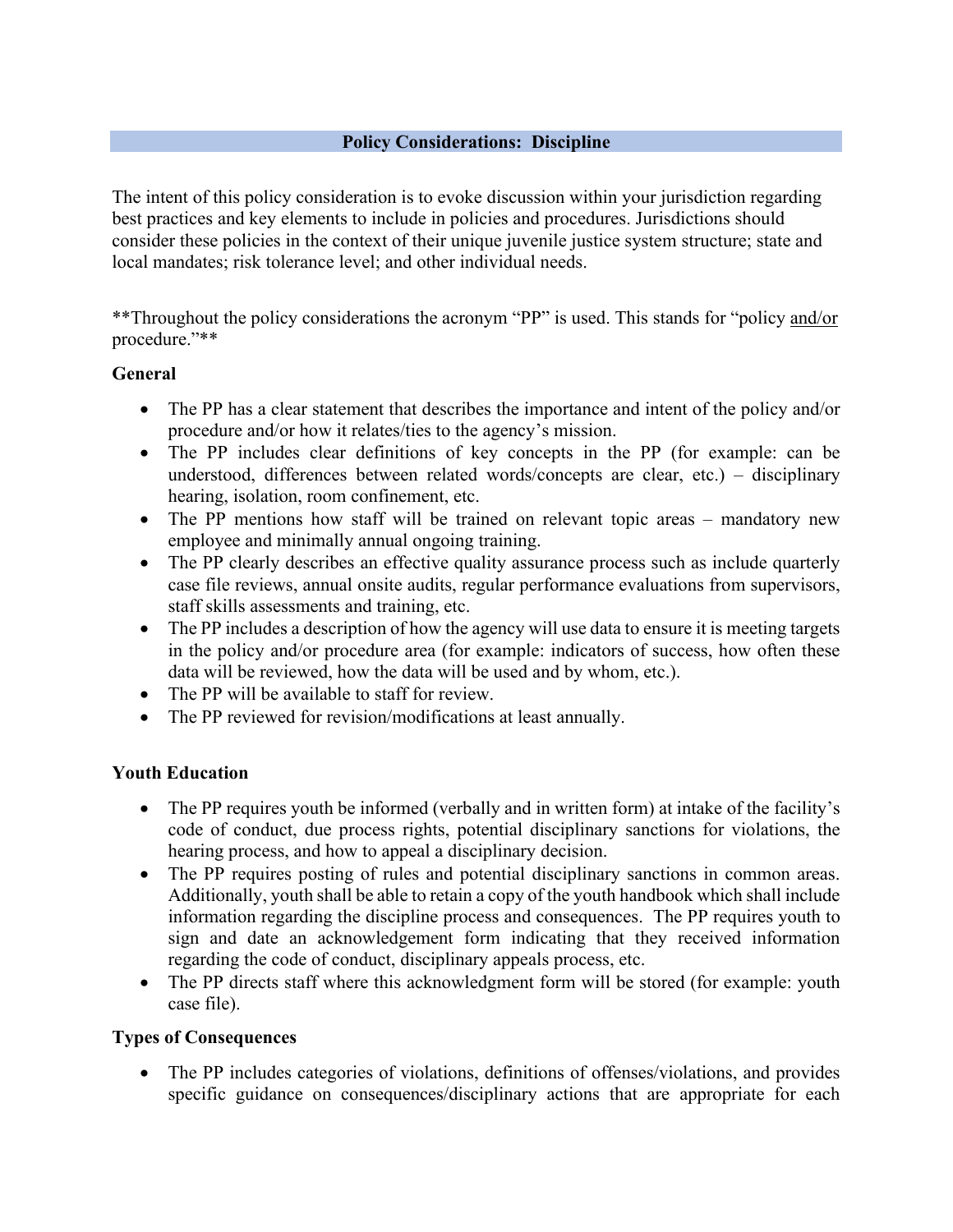infraction - for example: inciting a riot, escape, physical assault, sexual assault, sexual harassment, arson, possessing or manufacturing a weapon, tampering with fire alarm system, making a false report, possessing contraband, gang-related activities, gambling, etc.

- The PP provides examples of appropriate consequences (for example: writing assignments, loss of game room privileges, early bedtime, etc.). The consequences shall be age appropriate and individualized to the youth's cognitive and learning abilities.
- The PP prohibits certain consequences. These include not denying basic youth rights including, but not limited to, youth meals, clothing, sleep, school, treatment programming, exercise, access to the grievance process or phone calls to approved to parents/legal guardians or attorneys.
- The PP prohibits the use of corporal punishment.
- The PP prohibits the use of group punishment as a consequence for negative behavior of individual youth.
- If the jurisdiction authorizes the use of isolation/room confinement, the PP prohibits using isolation/room confinement as a form of punishment or consequence, but rather only as a means for allowing youth to emotionally stabilize (for as brief duration as possible and only until they are no longer a threat to staff and youth safety).

### **Application of Consequences**

- The PP details two processes for disciplining youth  $-$  informal and formal  $-$  and clearly describes each one (for example: the appropriate response from staff).
- The PP states staff will only use consequences to correct negative behaviors and hold youth accountable, **not** for retribution for past negative behaviors or retaliation of any kind (for example: reporting of sexual abuse and/or harassment, etc.).
- The PP describes tools staff should attempt to use to correct negative youth behaviors prior to issuing a consequence – for example: redirecting youth through verbal commands, de-escalation, motivational interviewing techniques, etc.
- The PP describes how consequences should be applied by staff for example: fair, consistent, at the first incident of youth behavior, etc.
- The PP describes a process for issuing a rule violation:
	- o Explain to youth the specific behaviors that did not meet program expectations (reason violation is being issued);
	- o Consequence must be provided immediately following the negative behavior and be appropriate for the behavior violation;
	- o Consequence must be as short as possible to extinguish the behavior;
	- o Staff explain and/or role-model appropriate response and behavior to the youth as a way of preventing negative behavior in the future.
- The PP includes time limits for specific consequences  $-$  i.e. early bedtime no earlier than one hour; loss of group recreation privileges no more than 24 hours; etc.
- The PP requires staff to assist youth in "getting back on track" i.e. once sanction is completed the youth has an opportunity to continue progressing in the program.
- The PP describes what to do with youth who are not progressing in program For example, youth is at level one for 3 weeks due to a violation and still has not written the apology letter (consequence). The Multi-Disciplinary Team (MDT) will review the case to ensure the consequence is appropriate in consideration of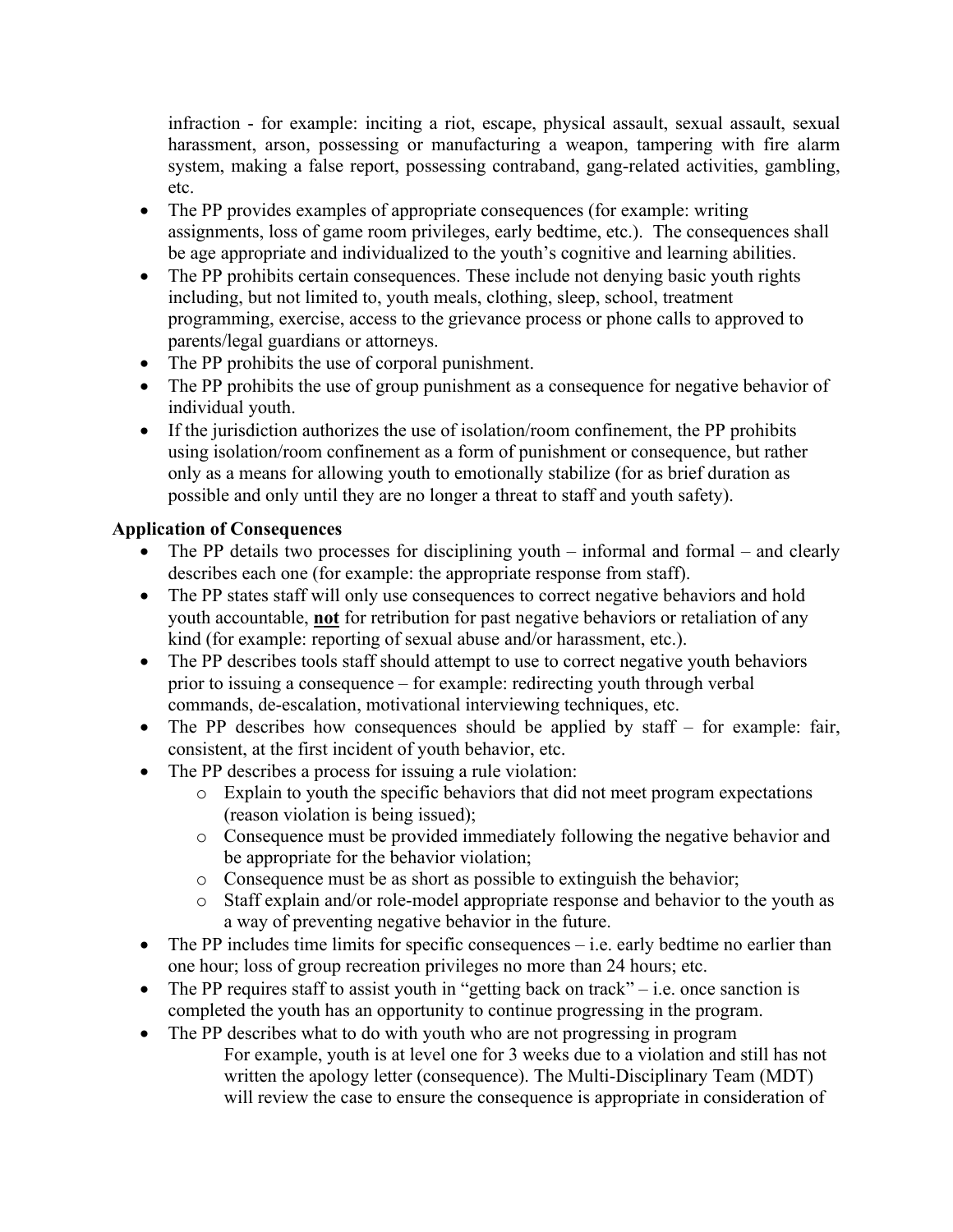the youth's cognitive and learning abilities and develop a strategy to motivate and engage youth in progressing through the program.

• The PP requires a member of the MDT to review the negative behavior and talk with the youth to afford youth the opportunity to explain before the sanction is provided/confirmed.

### **Documentation of Violations**

- The PP directs staff how to document rule violations for example: behavior log, staff communication log, incident report, code of conduct violation report, etc.
- The PP requires staff to document the violation as soon as possible but not later than the end of their shift.
- The PP explains the expectations for documentation to include at a minimum the youth's precipitating behavior, staff's responses/interventions, youth's response to staff directives, time of incident, witnesses, and other relevant information.
- The PP requires the Shift Supervisor or mid-level manager to review all violations and subsequent consequences within 24 hours of the infraction to ensure staff response (consequence) was appropriate.

## **Formal Hearing Process**

- The PP describes the violations which will require a formal hearing process to determine the consequences for the youth's negative behavior.
- The PP provides details about what the hearing process entails, including youth's due process rights, who runs the "code of conduct" hearing, and the structure of the hearing (for example: what are the goals and desired outcome; youth make a statement; witnesses testify; youth right to counsel, etc.).
- The PP explains the number of members on the "code of conduct" hearing committee and how many members are needed for a final decision/determination.
- The PP clearly defines the possible outcomes of the hearing (for example: guilty, not guilty, or dismissed).
- The PP states that the youth receives a copy of the conduct report and hearing outcome. The original copies shall be placed in the youth's file.
- The PP states if a youth is found not guilty, the conduct report will be removed from the youth's file.
- The PP describes appropriate consequences that may be required by the "code of conduct" hearing committee (for example: restitution, additional writing assignments, apology letter, etc.).
- The PP describes how consequences are decided (for example: criteria considered; discussion among hearing panel members; etc.).
- The PP describes if these hearing sessions will be recorded and if so, how the recording will be stored (by whom and where).
- The PP requires the formal hearing to take place as soon as possible but not later than 5 business days following the day the infraction occurred.
- The PP reserves youth the right to plead guilty and not participate in a formal hearing process.
- The PP describes who has the authority (for example: Facility Superintendent) to reduce sanctions provided by Hearing Officers based on youth's engagement in programming.